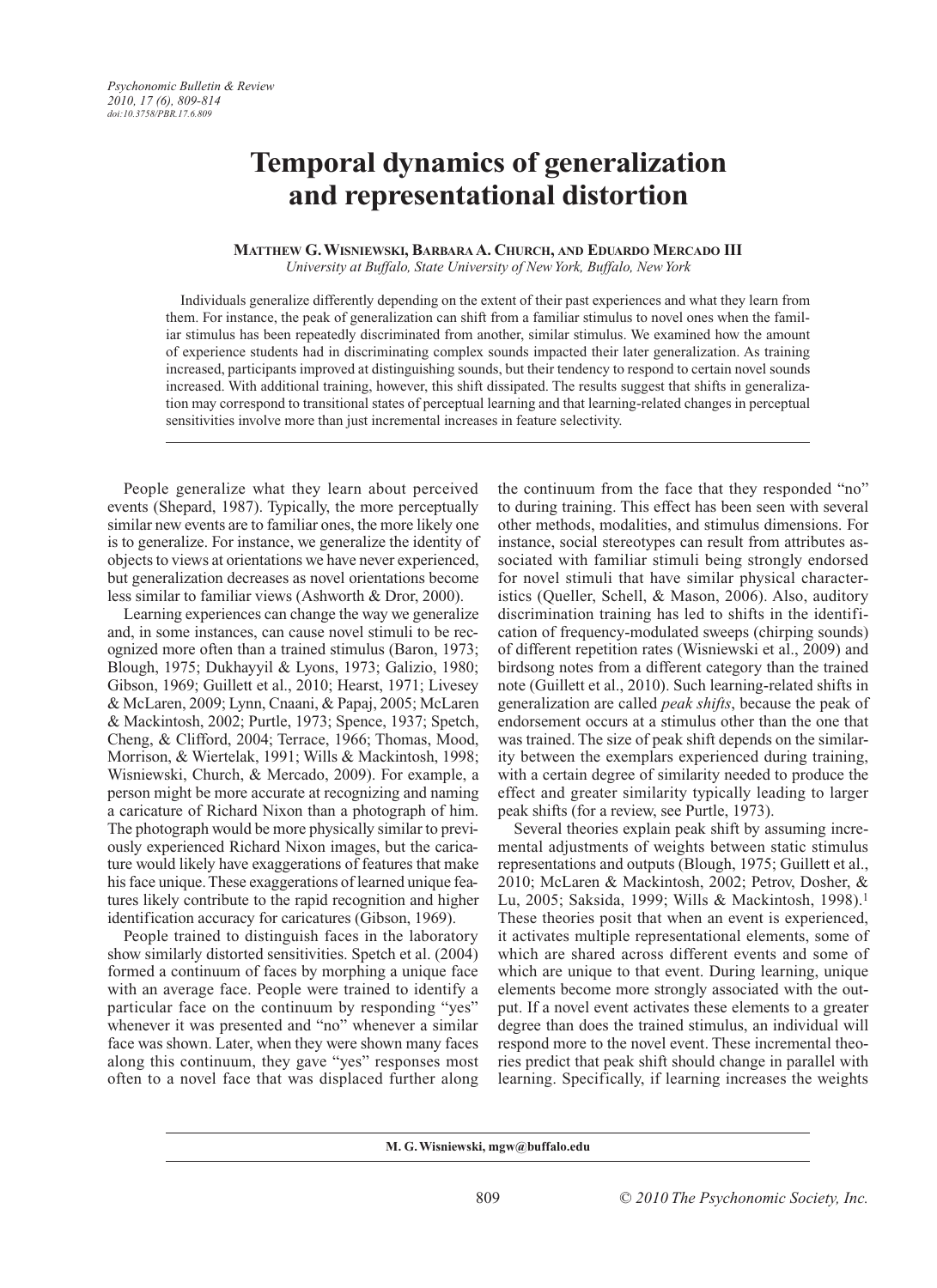of fixed distinctive elements, peak shift should become increasingly evident as a person learns, because learning increases emphasis on those unique elements.

From this perspective, peak shift reflects modifications in processing that facilitate discrimination, are an adaptive means for classifying stimuli, and should develop progressively before reaching a stable end state. In accordance with these ideas, some animal researchers have hypothesized that generalization shifts are an end state of learning important to species survival (Lynn et al., 2005). Even within the uniquely human domain of language, peak shift is seen as an end state in the perceptual learning of phoneme categories (for a review, see Jusczyk & Luce, 2002) and is thought to contribute to phonological evolution across generations (Martindale, 2006).

Peak shift, however, may not always be an adaptive end state if it results in the endorsement of incorrect categories (Guillett et al., 2010) or stereotyping (Queller et al., 2006). Peak shift may be partially beneficial because it results in the separation of training stimuli, but it also has the adverse consequence of reducing the precision of discrimination abilities with other stimuli. Furthermore, shift may not always be an end state, because the perceptual similarity that modulates peak shift can drastically change over the course of practice and some of those changes may not involve incremental reweighting of connections between representations and outputs. For instance, the neural representations evoked by the presentation of different stimuli can become less similar through spatial separation within the cortex, so that there is less neural overlap between stimuli (Blake, Heiser, Caywood, & Merzenich, 2006; Blake, Strata, Churchland, & Merzenich, 2002; Goldstone, 1998; Mercado, 2008; Polley, Steinberg, & Merzenich, 2006). Learned adjustments of attention can have comparable effects by enhancing the resolution of different dimensions or features in a stimulus (Nosofsky, 1986). Switching the type of representation or processing strategy used to characterize a category can also alter similarity to the category (Johansen & Palmeri, 2002; Smith & Minda, 1998). Because neural circuits differ in their capacity to resolve fine details, it has been hypothesized that decreased perceptual similarity can come about by learning to switch the locus of stimulus processing to circuits with the most appropriate perceptual resolution (Ahissar, Nahum, Nelken, & Hochstein, 2009). These proposed mechanisms assume that representations for experienced events are dynamic over the course of learning and that they may change in nonlinear ways. If the representations or processes become dissimilar enough with practice, there may be a point at which peak shift no longer occurs. These theories predict that peak shift may be a transitional state, rather than the end state of learning.

There have been relatively few investigations into how different amounts of training affect peak shift. In one study, Galizio (1980) found that participants trained for 40 trials showed more shift on an auditory frequency continuum than did participants trained for 10 trials, suggesting an incremental increase in peak shift. In another study, Terrace (1966) trained pigeons on a wavelength discrimination and tested generalization after 15, 30, 45, and 60

training sessions. He found that peak shift was prominent after 15 training sessions but was no longer present after 60 training sessions, showing that peak shift can dissipate with extended training. However, later pigeon experiments did not show this effect. Some pigeons trained for as many as 115 sessions continued to show a peak shift effect (Dukhayyil & Lyons, 1973; Hearst, 1971). The previous studies are thus equivocal with respect to the stability of peak shift, even though incremental-learning theories have specific predictions about what should happen.

To further investigate the impact of different amounts of discrimination training on shifts in generalization, we trained participants to discriminate frequency-modulated (FM) sweeps of different repetition rates. Groups of participants were trained for different numbers of trials and were then tested using a wide range of stimuli along the rate continuum. To our knowledge, all incremental theories of learning predict that peak shift should become stronger with increased amounts of training. On the other hand, theories assuming nonlinear learning dynamics (because they either allow representations to change or allow changes in processes) predict nonlinear transitions in generalization. We expected to see the latter.

#### **METHOD**

## **Participants**

One hundred two participants from the University at Buffalo, State University of New York, participated in partial fulfillment of their introductory psychology course requirements. Seventeen participants were randomly assigned to groups trained for 60, 100, 140, 180, 220, or 260 trials. Three participants, one each from the groups trained for 60, 140, and 180 trials, were dropped for excessive "target" responding (over 50%) in the generalization test. One participant from each of the remaining groups was randomly dropped to create equal sample sizes.

#### **Stimuli and Apparatus**

Stimuli were 1-sec-long sounds consisting of trains of FM tonal sweeps (created with MATLAB 6.5). Individual sweeps increased in frequency from 500 to 4000 Hz (see Figure 1). All the sounds were the same duration and spanned the same range of frequencies but varied in repetition rate. Subjectively, the stimuli sound like chirps that vary in how fast they are played. The repetition rates used were 4.5, 5.2, 6.0, 6.9, 7.9, 9.1, 10.5, and 12.1 Hz. Earlier work showed that training with these sounds reliably produced peak shift (Wisniewski et al., 2009). Sounds were presented and responses were collected using DMDX experimental software (Forster & Forster, 2003) on IBM-compatible computers. Participants heard the sounds at conversational volume through Audio-Technica ATH-M40fs headphones and responded using a computer keyboard.

#### **Design**

The design was a  $6 \times 8$  mixed factorial with *training group* as the between-participants and *stimulus rank* as the within-participants factors. The six levels of training group were 60, 100, 140, 180, 220, and 260 training trials, respectively. The eight levels of the stimulus rank fixed factor were created by rank ordering the repetition rates as follows: 1 (4.5 Hz), 2 (5.2 Hz), 3 (6.0 Hz), 4 (6.9 Hz), 5 (7.9 Hz), 6 (9.1 Hz), 7 (10.5 Hz), and 8 (12.1 Hz).

#### **Procedure**

Participants were instructed to press the right shift key marked "Target" when they heard the target sound and to press the left shift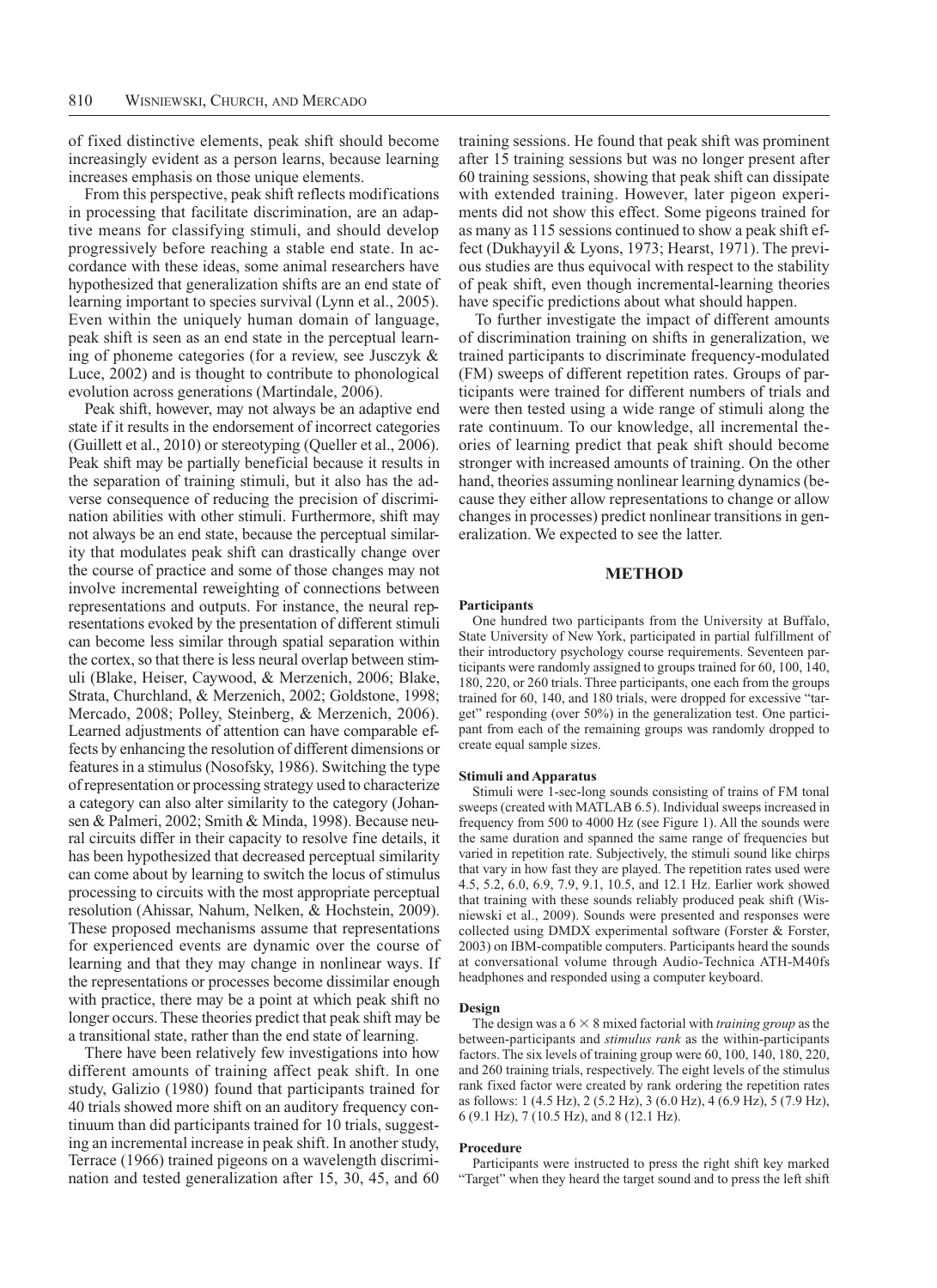

**Figure 1. Spectrograms of the frequency-modulated sweeps used. Stimuli are rank ordered, 1–8, from slowest to fastest. Stimuli used as "Target" and "Not Target" during training are labeled.**

key marked "Not Target" if they heard anything else. They were told that during training trials, they would receive feedback but, during testing, they would not. They were also told to guess if they were unsure and that, during the test, there would be many more nontargets than targets.

During discrimination training Sound 5 (7.9 Hz) was the target and Sound 4 (6.9 Hz) was the nontarget (see Figure 1). A pretraining period served to familiarize participants with their task and the target sound. The pretraining consisted of four sample trials in which one slower and one faster nontarget (one 4 Hz, one 13 Hz) and two target sounds were presented. Statements appeared on the screen during these trials that said, "This is not a target" in the presence of the slower and faster sounds and "This is a target" in the presence of the target sound.

Following the pretraining, the participants in each group received their assigned number of training trials, during which they heard Sound 4 and Sound 5 in a pseudorandomized order, so that no more than five of the same sounds were played consecutively. The word "Correct" was presented on the screen if a participant correctly identified Sound 5 as "Target" or Sound 4 as "Not Target." The word "Wrong" was presented if a misidentification was made. After training, the participants were given a reminder on the screen that there would be many more nontargets than targets. They were also reminded that sounds in the test were both slower and faster than the target. All the participants were given 96 trials of generalization testing without feedback. Each sound, 1–8, was presented 12 times in pseudorandomized order so that no more than two of the same sounds were played consecutively.

### **RESULTS**

Each group's proportion of "Target" responses is plotted in Figure 2.<sup>2</sup> A  $6 \times 8$  ANOVA with training group as the between-participants and stimulus rank as the withinparticipants factor revealed a significant main effect of stimulus rank  $[F(7,630) = 60.97, p < .001, \eta_{\rm p}^2 = .404]$ . This shows that the different stimulus ranks led to different proportions of responding. The main effect of training group was not significant  $(F < 2)$ . The ANOVA also revealed a significant stimulus rank  $\times$  training group interaction  $[F(35,630) = 2.316, p = .01, \eta_{p}^{2} = .114]$ , indicating differences between the generalization gradients of the groups.

To determine whether there were differences in peak shift between training groups, both the mean and the peak locations of gradients for target responses were calculated for each participant. Gradient means have been used extensively to measure peak shift in past studies (e.g., Thomas et al., 1991). Adding gradient peak allowed a comparison of shift between groups based on actual peak, rather than on peak estimated from gradient means. A peak of a gradient was defined as the stimulus for which maximal responding was observed. If maximum responding was equal for two or more stimuli, the peak was considered to be midway between the stimuli. For example, if Sounds 5 and 6 received the same proportion of responses, the peak was considered to be 5.5. The average gradient mean and gradient peak for each training group are shown in Figure 3.

A one-way ANOVA using the gradient means was significant  $[F(5,90) = 2.77, p = .022, \eta_{\rm p}^2 = .13]$ , with a quadratic contrast  $[F(1,90) = 4.34, p = 0.04, \eta_p^2 = 0.046]$ . The linear contrast was not significant  $[F(1,90) = 2.26, p =$ .137]. This shows that gradient means initially increased as training increased, then decreased with further training. One-tailed *t* tests were performed to determine whether any of the means differed significantly from the target. The *t* tests were one-tailed because peak shift occurs away from the nontarget training stimulus. All *t* tests were interpreted with Bonferroni alpha adjustments for 12 comparisons. The *t* tests revealed that Group 180's gradient mean of 5.76 was significantly different from 5  $[t(15) = 4.539]$ ,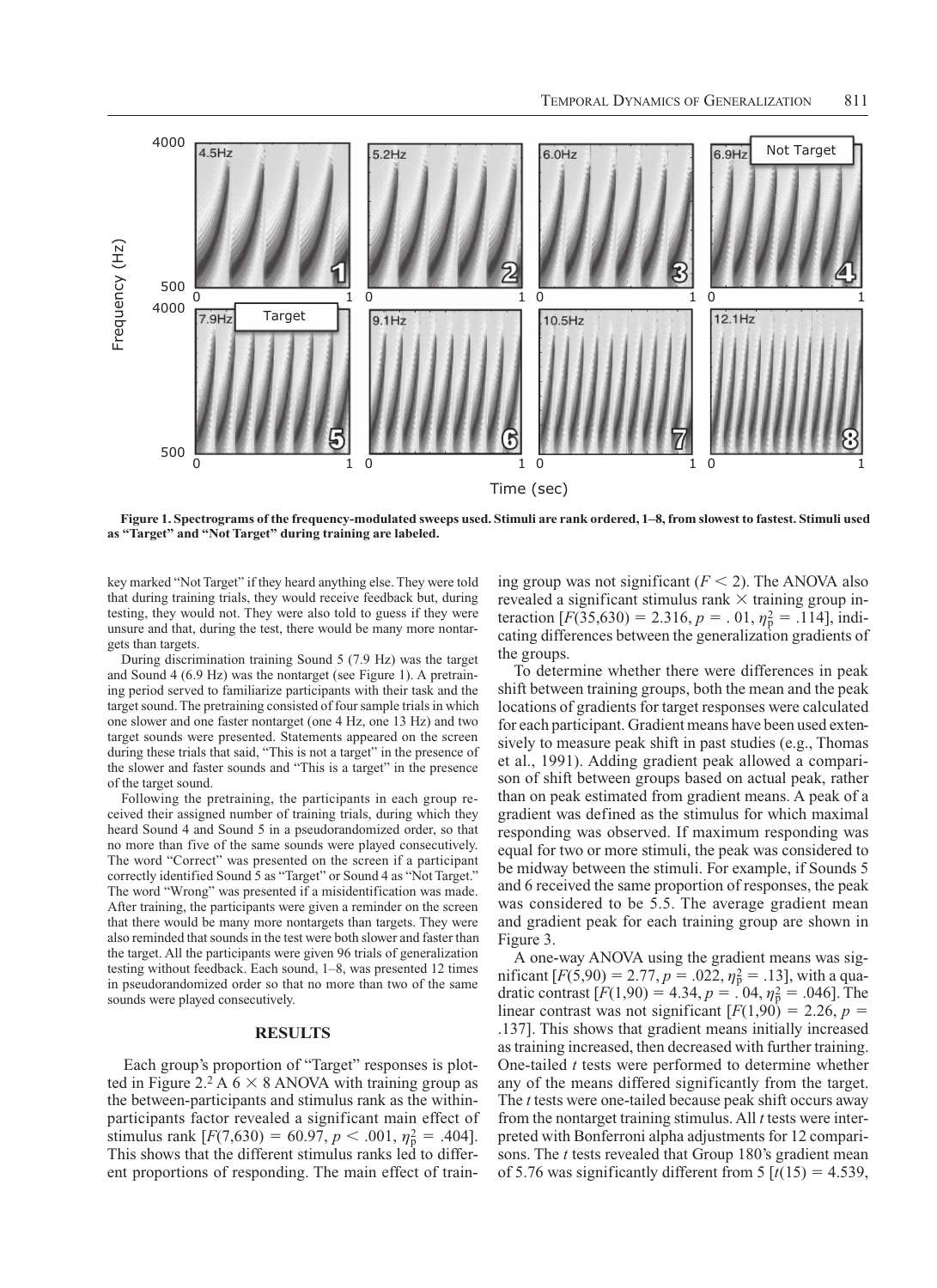

**Figure 2. Proportion of "Target" responses for each training group at each level of stimulus rank during the generalization test. "Target" and "Not Target" training stimuli are labeled. Error bars depict the standard errors of the means.**

 $p < .001$ , Cohen's  $d = 2.34$ . Group 140's gradient mean  $[t(15) = 1.262, p = .112]$ , as well as all other groups' gradient means  $(t < 1)$ , were not. Another one-way ANOVA was performed on the training groups' peaks. This ANOVA was also significant  $[F(5,90) = 2.531, p = .034,$  $\eta_p^2 = .12$ , with a quadratic contrast [*F*(1,90) = 8.515, *p* < .004,  $\eta_p^2$  = .086]. The linear contrast was not significant  $(F < 2)$ . One-tailed *t* tests revealed that the average peak for Group 180 (5.94) was significantly different from 5  $[t(15) = 3.137, p = .004, \text{Cohen's } d = 1.62]$ . Group 140's average peak of 5.91 was not significantly different from 5 with the Bonferroni correction  $[t(15) = 2.102, p = .027,$ Cohen's  $d = 1.09$ ]. All the other *t* tests were also not significant  $(t < 1)$ .

To examine changes in perceptual discrimination ability, *d'* was calculated with correct responses to the target counted as hits, and "Target" responses to Sounds 1–4 counted as false alarms. These values were significantly fit to a linear contrast  $[F(1,90) = 4.851, p = .03, \eta_{\rm p}^2 = .051]$ , indicating that with more training trials, people became better at identifying the target from the side of the distribution containing the nontarget training stimulus. A post hoc least significant difference test also showed that the *d'* values for groups trained for 60 ( $p = .028$ ,  $SE = .34$ ), 100 ( $p = .041$ ,  $SE = .34$ ), and 140 ( $p = .009$ ,  $SE = .34$ ) trials were significantly lower than for participants trained for 260 trials, suggesting that practice led to greater perceptual learning. Figure 4 displays the *d'* values for each training group.



**Figure 3. Gradient mean and peak for each training group. The values for the "Target" and "Not Target" sounds are shown. Error bars depict the standard errors of the means.**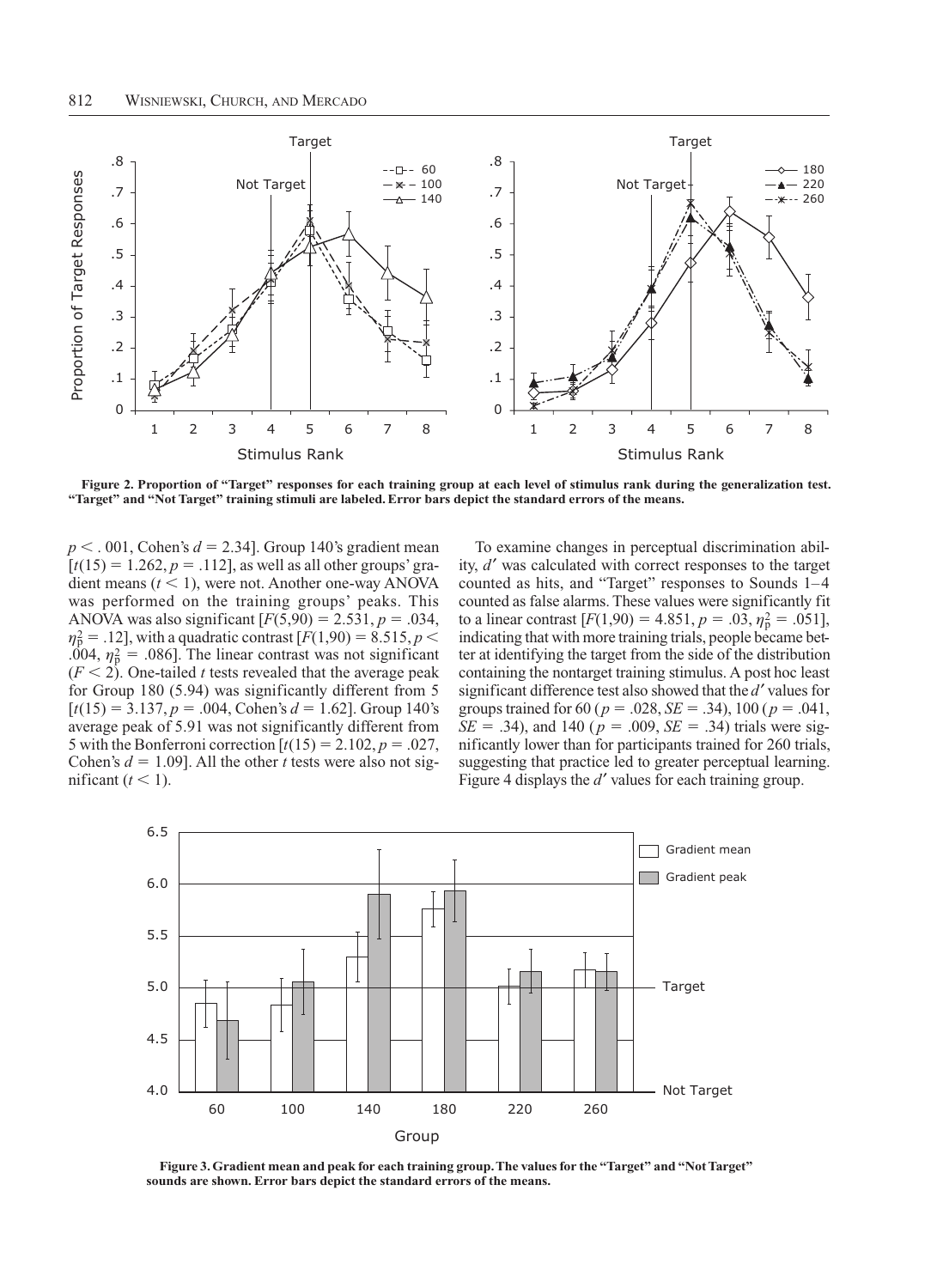

**Figure 4.** *d* **values for each of the training groups.** *d***s were calculated by counting "Target" responses to the target as hits and "Target" responses to Stimuli 1–4 as false alarms. Error bars depict the standard errors of the means.**

## **DISCUSSION**

In this study, participants who learned to distinguish a fast FM sweep rate (target) from a slightly slower rate (nontarget) with different amounts of training were tested on their ability to identify the target rate among a range of rates. Greater misidentification of a faster novel rate as the target (peak shift) was seen only after intermediate levels of training and dissipated with increased experience. Previous studies have shown that peak shift is stable over time (Spence, 1937; Wisniewski et al., 2009), suggesting that the observed shifts were due to different amounts of training, and not simply to differences between groups in the absolute passage of time.

Current incremental learning theories that rely on static representations do not predict that peak shift should dissipate with extended training. If incremental weight changes between outputs and stable components of a representation caused shift and those weight changes became stronger with practice, the misidentification of a faster stimulus as the target should have become stronger (or at least stable) after it initially appeared. The fact that this did not occur does not mean that peak shift and perceptual learning do not involve any incremental mechanisms, but it does suggest that additional mechanisms are needed to fully explain the data. If it is assumed that other mechanisms of learning dynamically adjust the representational elements evoked by a stimulus over the course of training (Ahissar et al., 2009; Goldstone, 1998; Johansen & Palmeri, 2002; Mercado, 2008; Nosofsky, 1986; Polley et al., 2006; Smith & Minda, 1998), an incremental mechanism could predict the

results. For instance, if neural representations evoked by the stimuli differentiated or if attention increased the resolution of relevant dimensions, there may have been a point in learning when novel sounds no longer activated the elements of the representation that caused shift. It could also be that switching to a completely new set of elements by switching the area of perceptual processing (Ahissar et al., 2009) nullified the effect of earlier associations between features and outputs that contributed to peak shift.

Why then does peak shift occur if it is ultimately not critical for improved discrimination? One possibility is that the increased generalization to novel stimuli helps to further develop representational precision between stimuli on the dimension. Peak shift has occurred along with increased discrimination performance (Wisniewski et al., 2009), and incremental reweighting theories specifically predict that greater perceptual discriminability accompanies the phenomenon. The present results further suggest that after peak shift dissipates, discrimination performance continues to improve. It could be that the changes underlying peak shift make it easier to refine the representation of the target and that this refinement leads to greater perceptual precision (Blake et al., 2006; Blake et al., 2002). For instance, peak shift may allow more effective engagement of the neural circuits needed for processing the most relevant components (McLaren & Mackintosh, 2002), allowing differentiation of sensory representations or the allocation of attention to particularly important dimensions. The changes underlying peak shift may similarly make it easier to reconfigure perceptual processing to the appropriate neural circuits (Ahissar